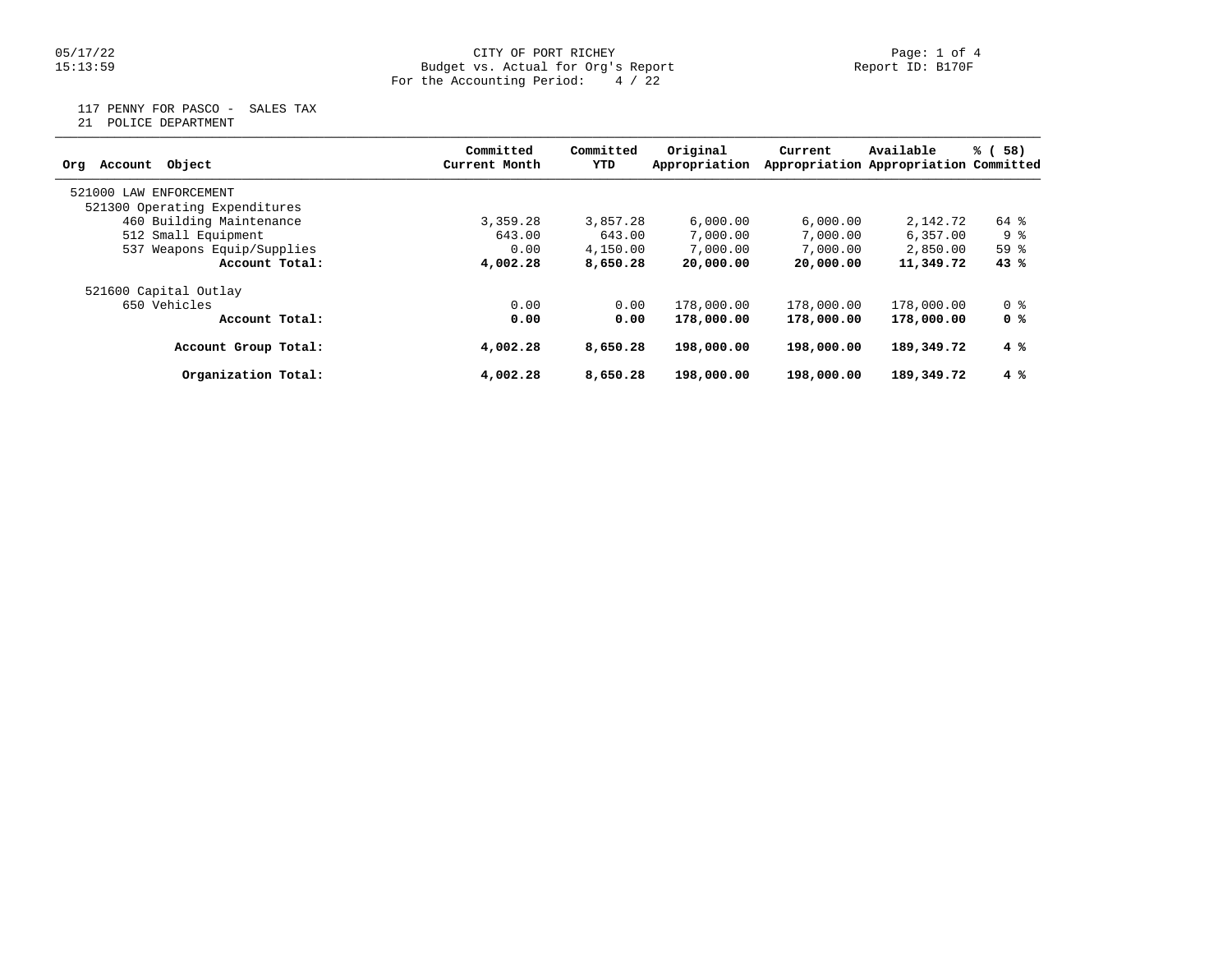## 05/17/22 CITY OF PORT RICHEY Page: 2 of 4 15:13:59 Budget vs. Actual for Org's Report Report ID: B170F For the Accounting Period: 4 / 22

117 PENNY FOR PASCO - SALES TAX

22 FIRE DEPARTMENT

| Object<br>Account<br>Org      | Committed<br>Current Month | Committed<br>YTD | Original<br>Appropriation | Current    | Available<br>Appropriation Appropriation Committed | % (58)         |
|-------------------------------|----------------------------|------------------|---------------------------|------------|----------------------------------------------------|----------------|
| 522000 FIRE CONTROL           |                            |                  |                           |            |                                                    |                |
| 522300 Operating Expenditures |                            |                  |                           |            |                                                    |                |
| 460 Building Maintenance      | 0.00                       | 0.00             | 10,000.00                 | 10,000.00  | 10,000.00                                          | 0 <sub>8</sub> |
| 512 Small Equipment           | 0.00                       | 5,267.82         | 14,203.00                 | 11,143.00  | 5,875.18                                           | 47.8           |
| 514 Safety Equipment          | 5,952.98                   | 8,534.98         | 12,960.00                 | 12,960.00  | 4,425.02                                           | 66 %           |
| 613 Fire Equipment            | 0.00                       | 0.00             | 69,000.00                 | 69,000.00  | 69,000.00                                          | 0 %            |
| Account Total:                | 5,952.98                   | 13,802.80        | 106,163.00                | 103,103.00 | 89,300.20                                          | $13*$          |
| 522600 Capital Outlay         |                            |                  |                           |            |                                                    |                |
| 643 Small Equipment           | 0.00                       | 3,059.12         | 0.00                      | 3,060.00   | 0.88                                               | $100*$         |
| 650 Vehicles                  | 0.00                       | 0.00             | 140,000.00                | 140,000.00 | 140,000.00                                         | 0 %            |
| Account Total:                | 0.00                       | 3,059.12         | 140,000.00                | 143,060.00 | 140,000.88                                         | 2%             |
| Account Group Total:          | 5,952.98                   | 16,861.92        | 246,163.00                | 246,163.00 | 229,301.08                                         | 7 %            |
| Organization Total:           | 5,952.98                   | 16,861.92        | 246,163.00                | 246,163.00 | 229,301.08                                         | 7 %            |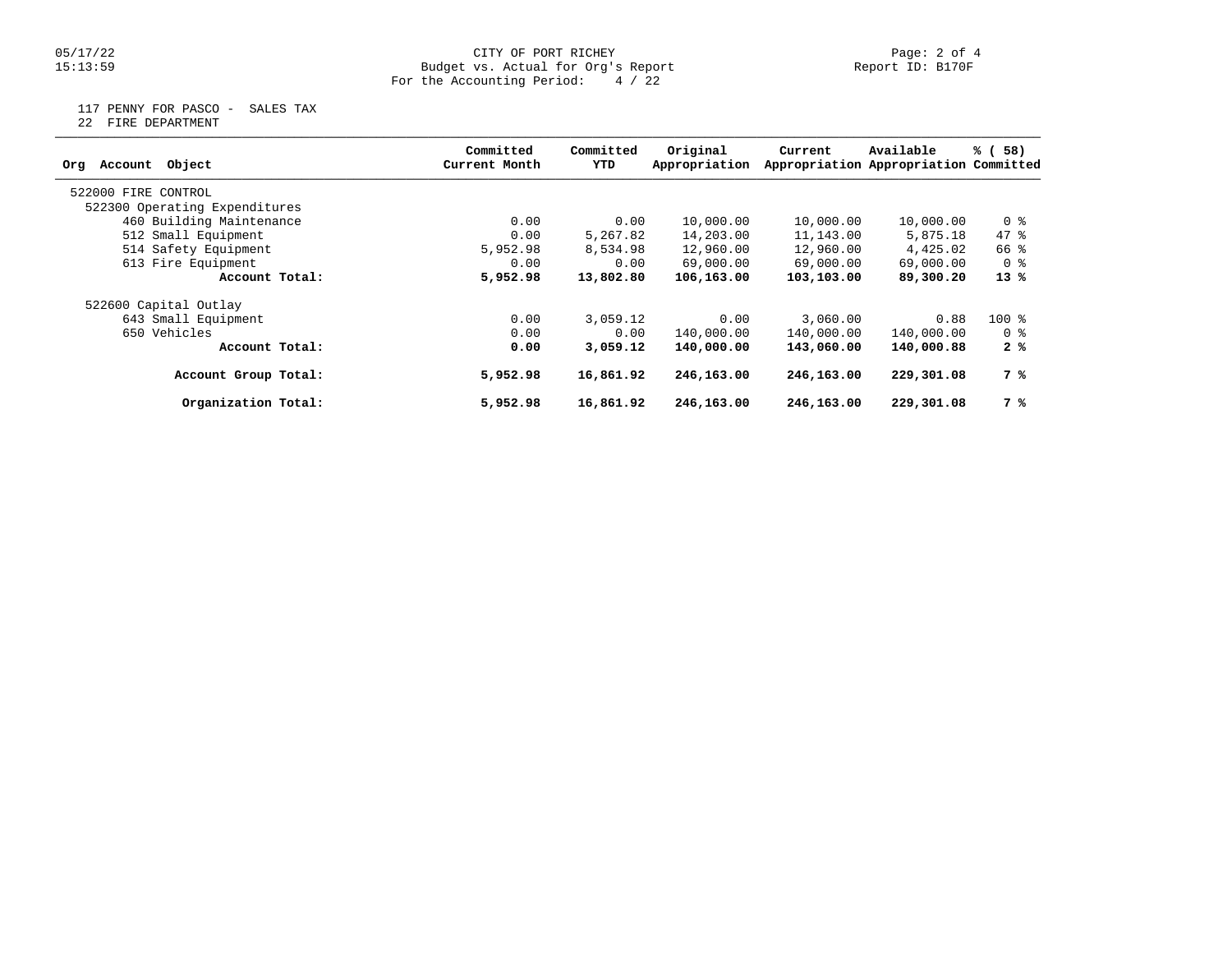## 05/17/22 CITY OF PORT RICHEY Page: 3 of 4 15:13:59 Budget vs. Actual for Org's Report Report ID: B170F For the Accounting Period: 4 / 22

 117 PENNY FOR PASCO - SALES TAX 82 DEBT SERVICE

| Object<br>Account<br>Org | Committed<br>Current Month | Committed<br>YTD | Original<br>Appropriation | Current   | Available<br>Appropriation Appropriation Committed | % (58) |
|--------------------------|----------------------------|------------------|---------------------------|-----------|----------------------------------------------------|--------|
| 582000                   |                            |                  |                           |           |                                                    |        |
| 582700 DEBT SERVICE      |                            |                  |                           |           |                                                    |        |
| 720 Interest - Vehicle   | 0.00                       | 6,032.72         | 6.033.00                  | 6.033.00  | 0.28                                               | $100*$ |
| 752 Vehicle Purchase     | 0.00                       | 72,282.91        | 72,283.00                 | 72,283.00 | 0.09                                               | $100*$ |
| Account Total:           | 0.00                       | 78,315.63        | 78,316.00                 | 78,316.00 | 0.37                                               | $100*$ |
| Account Group Total:     | 0.00                       | 78,315.63        | 78,316.00                 | 78,316.00 | 0.37                                               | $100*$ |
| Organization Total:      | 0.00                       | 78,315.63        | 78,316.00                 | 78,316.00 | 0.37                                               | $100*$ |